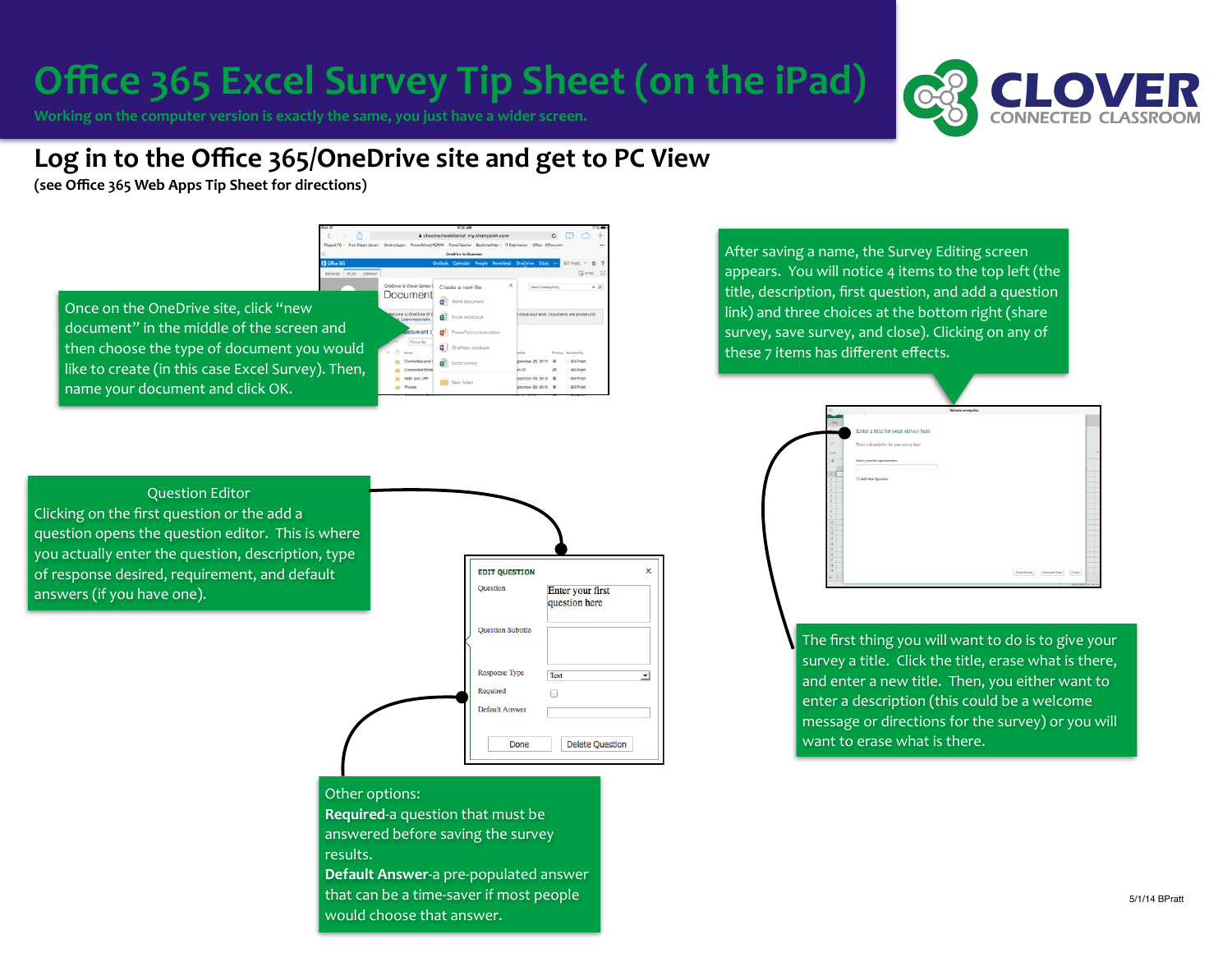# **Office 365 Excel Survey Tip Sheet (on the iPad)**

Choice Response Types When using the Choice response type, you are given

Required

Choices

the opportunity to indicate Response Type

your choices. Just highlight and erase the provided choices and enter your choices. You may enter as many choices as you wish.



#### **Response Types**

Depending on what you want to do with the answers, you may want to choose a different response type. Text allows for approximately 50 characters; paragraph text allows for about 260 characters; number can be a regular number (fixed decimal), percent, or currency; date, time, and Yes/No are what they are; and choice creates a singleanswer multiple choice response option.

| Response Type  | Text                             |
|----------------|----------------------------------|
| Required       | Text<br>Paragraph Text<br>Number |
| Default Answer | Date<br>Time<br>Yes/No           |
|                | Choice                           |

### Number Response

**Types** There are three options for number responses: fixed decimal, percent,

 $\times$ 

**Decimal Places** 

Default Answer

Format

**Fixed Decima** Percent Currency

 $\overline{\phantom{a}}$ 

**Fixed Decimal** 

| or currency. After choosing the type, you are also |
|----------------------------------------------------|
| given the option to enter how many decimals        |
| appear. If the answer should be a whole number,    |
| then set decimal places to o.                      |

| This is what others will are when they click on your survey link:<br>Sample survey                                 |
|--------------------------------------------------------------------------------------------------------------------|
|                                                                                                                    |
| This survey will help guide others who are experimenting with Excel<br>Surveys.                                    |
| What is your name?                                                                                                 |
| What grade do you teach?                                                                                           |
| How long hove you been in education?                                                                               |
| Are you looking forward to the I:1 mobile devices being used in class?<br>o<br>Yes                                 |
| Explain why or why not?                                                                                            |
|                                                                                                                    |
| Never give out your password. Don't give your personal information<br><b>Submit</b><br>to someone you don't trust. |
| Powered by Mercoolt, Excel                                                                                         |

Dara Suvay ESI Suvay Com

**Share Survey** Give the link below to anyone you'd like to share this survey with:

3472CB%2D6E3F%2D48A3%2D97CC%2DD1531FA8B2E0%7D Stop sharing this survey

Close

#### Sharing Your Survey

You will want to share your survey so that you can collect data. Clicking Share Survey brings up this window. You will want to highlight the set of characters (actually a web address) in the

center box. This is very long. You might move all the way left first and then try to copy it. This may take a few tries because of the length. If you get the option to Select All, choose that, then copy the address and paste into email or a URL shortener (we suggest [www.mbcurl.me\)](http://www.mbcurl.me).

Clicking on Save and View allows you to see what your survey looks like to the public.

Choice

Choice A Choice B Choice C

 $\Box$